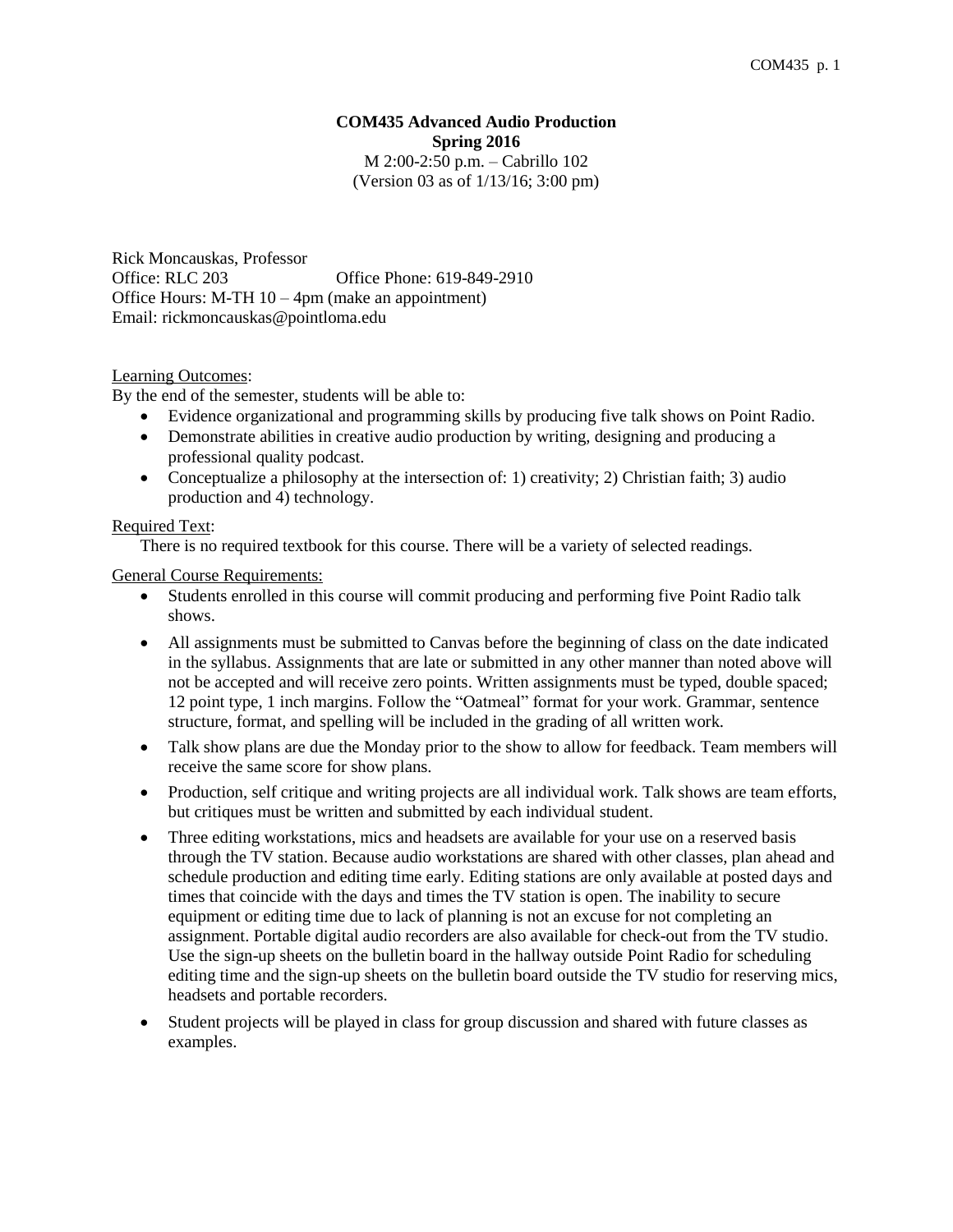# Attendance:

- Attendance will be taken in all classes. For purposes of grading in this class, students will be allowed absences (for any reason) equal to one week's class sessions. Students exceeding the allowable absences will be penalized 1% point for each extra absence. These points will be deducted from the student's final grade percentage.
- As noted in the university catalog, students who miss 10% of class sessions will be reported to the Vice Provost of Academic Administration. Missing 20% of class sessions will result in the student being de-enrolled from this course. This rule will be strictly enforced. Missing two classes puts you OVER the 10% threshold. Missing three classes puts you AT the 20% threshold.
- The communication industry is time sensitive. Professionals in this business succeed or fail depending on their ability to meet deadlines and follow through on their commitments. Now is an excellent opportunity to develop good habits. With this in mind, students are expected to be on time to class.
- Attendance in class means that you are fully attending to the course. Students, who choose to use their cell phone, engage in irrelevant and disruptive conversations, study for their next class, etc… will be counted as absent for that day. There are no exceptions to this policy, so please do not ask.
- In the event that you miss class, will be expected to get notes, handouts, and assignments from someone in class. **Do NOT ask me for notes.** You are responsible for missed material and should try to make a friend or two in this class that you can count on. Most relevant assignments  $\&$ information can be found on the Canvas page for this class.
- It is the student's responsibility to maintain his or her class schedule. Should the need arise to drop this course (personal emergencies, poor performance, etc.), the student has the responsibility to follow through (provided the drop date meets the stated calendar deadline established by the university), not the instructor. Simply ceasing to attend this course or failing to follow through to arrange for a change of registration (drop/add) may result in a grade of F on the official transcript.

### Technology Policy

Personal computers are permitted for taking notes. However, cell phones are not allowed during class. Making audio or video recordings of class sessions are not allowed. Students may not mass distribute any course materials or content in any form (print or online) without permission of the instructor.

### Notice to Students with Disabilities

While all students are expected to meet the minimum academic standards for completion of this course as established by the instructor, students with disabilities may require academic accommodations. At Point Loma Nazarene University, students requesting academic accommodations must file documentation with the Disability Resource Center (DRC), located in the Bond Academic Center. Once the student files documentation, the Disability Resource Center will contact the student's instructors and provide written recommendations for reasonable and appropriate accommodations to meet the individual learning needs of the student. This policy assists the University in its commitment to full compliance with Section 504 of the Rehabilitation Act of 1973, the Americans with Disabilities (ADA) Act of 1990, and ADA Amendments Act of 2008, all of which prohibit discrimination against students with disabilities and guarantees all qualified students equal access to and benefits of PLNU programs and activities.

### Academic Dishonesty

Students should demonstrate academic honesty by doing original work and by giving appropriate credit to the ideas of others. As stated in the university catalog, "Academic dishonesty is the act of presenting information, ideas, and/or concepts as one's own when in reality they are the results of another person's creativity and effort. Such acts include plagiarism, copying of class assignments, and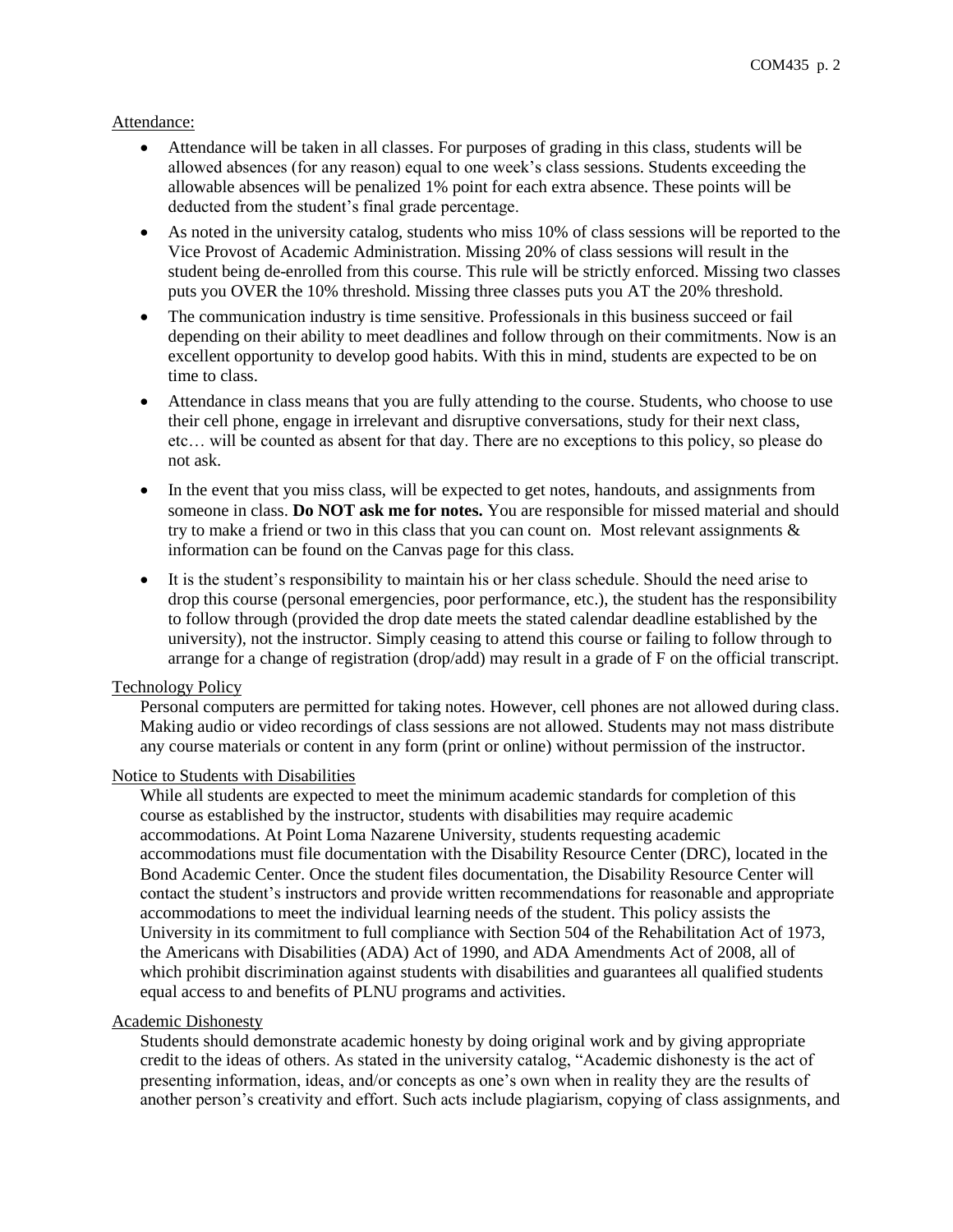copying or other fraudulent behavior on examinations. Essentially, if you turn in work that is another person's work, without giving credit to the original person, it is plagiarism and is punishable by an automatic failing grade in this class (see PLNU's Academic Policies for more details).

## FERPA Policy

In compliance with federal law, neither PLNU student ID nor social security number should be used in publicly posted grades or returned sets of assignments without student written permission. This class will meet the federal requirements by distributing all grades and papers individually. Also in compliance with FERPA, you will be the only person given information about your progress in this class unless you have designated others to receive it in the "Information Release" section of the student portal. See Policy Statements in the undergrad student catalog.

#### Changes to Syllabus:

The instructor reserves the right to make amendments, additions or deletions to this syllabus. It is each student's responsibility to stay current and be aware of any changes.

#### Grading

Grades are based on the percentage system listed below.

| Attendance                              | 10% |
|-----------------------------------------|-----|
| Talk shows $#1$ thru $#5$               | 15% |
| Notes Reviews for Final Paper           | .5% |
| Final Paper                             | 20% |
| Rough Version of Podcast Project        | 10% |
| <b>Finished Version Podcast Project</b> | 40% |

#### **Course Calendar**

| Jan 12        |                                                                       |
|---------------|-----------------------------------------------------------------------|
| Topic:        | Week 01 - Syllabus/Class Intro/TalkShow Prep                          |
|               | (discuss possible content $&$ date/time for recording)                |
| <u>Jan 18</u> |                                                                       |
| Topic:        | Week 02 - No Class (Holiday MLK) Work on Talk Show content/schedule   |
|               |                                                                       |
| <u>Jan 25</u> |                                                                       |
| Topic:        | Week 03 - Talk Show #01 begins this week                              |
|               | (Topics & Schedule Due for Talk Shows)                                |
| Feb1          |                                                                       |
| Topic:        | Week 04 - Final Project Concepts Due/discuss (3x minimum)             |
|               |                                                                       |
| Feb 8         |                                                                       |
| Topic:        | Week 05 - Final Project Preliminary Ideas/Outline                     |
|               |                                                                       |
| Feb15         |                                                                       |
| Topic:        | Week 06 - Talk Show #02/Reading/Guest Speaker?/Interview Practice (?) |